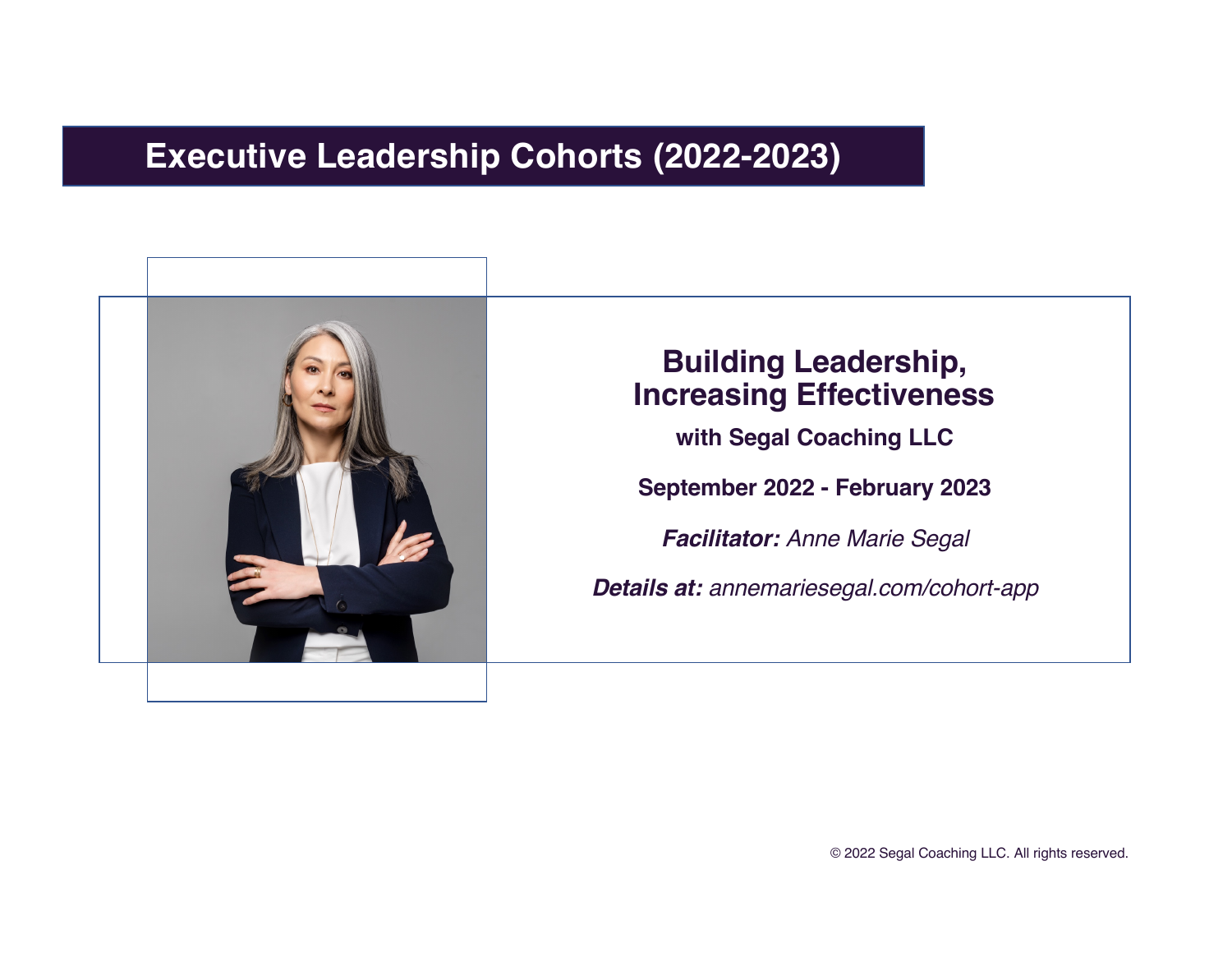### **About the Leadership Cohorts**

### *Message from the Facilitator*

**Meaningful transformation is achievable.** I have supported and witnessed the results of personal transformation as a partner and executive coach to hundreds of professionals.

The **Executive Leadership Cohorts** program expands on my work with individual clients since 2015 and applies what I learned while facilitating a talent pipeline of 60+ high-performing executive attorneys (PODER25) for the Hispanic National Bar Association and HNBA VIA Fund.

The idea behind the Executive Leadership Cohorts is *nuanced* yet *simple*.



It has become increasingly evident in recent years that many executives have a deep-seated desire to take a step back and ask themselves the big questions about how to **make their careers better fit their own priorities and values** rather than simply moving from "rung to rung" up the invisible yet insidious, ever-present corporate ladder. *So why don't they? Or rather,* why do we (every one of us) let ineffective habits and short-term choices frame and override our long-term vision? There are many reasons, but lack of time (the obvious guess) is not the main one. Time can be found if the goal is important.

Executives, especially those who are highly successful after years of honing their craft, have gotten so good (damn good!) at how to *play the game* that they can have a hard time knowing how to *change the game*. Amidst the pervasive tacit (yet patently false and no longer credible) endorsement to "just put your head down" and keep playing – with the promise of intangible rewards ahead – it's hard to cultivate and even harder to implement game-changing wisdom. Teaming up with a group of fellow executives in a structured way offers powerful outsider/insider insights to help you see beyond your current setting (role, team, environment, organization, industry, etc.) and rewrite your current and long-term trajectories.

At the heart of coaching is the belief that **people have the power to change their lives**. Yes, change needs to happen "out there," but it also needs to happen "in here" (inside ourselves). As a cohort member, you reap the benefits of working with a seasoned coach while practicing and refining the work of transformation in a safe space with others on a similar journey.

Changing the game is hard work, but it is the most important work we will do in our lives. The **Executive Leadership Cohorts** program is a community of seasoned leaders supporting and effectuating fundamental and sustainable change at the highest levels. If that is what you are seeking, I hope you can join us.

### *-Anne Marie Segal*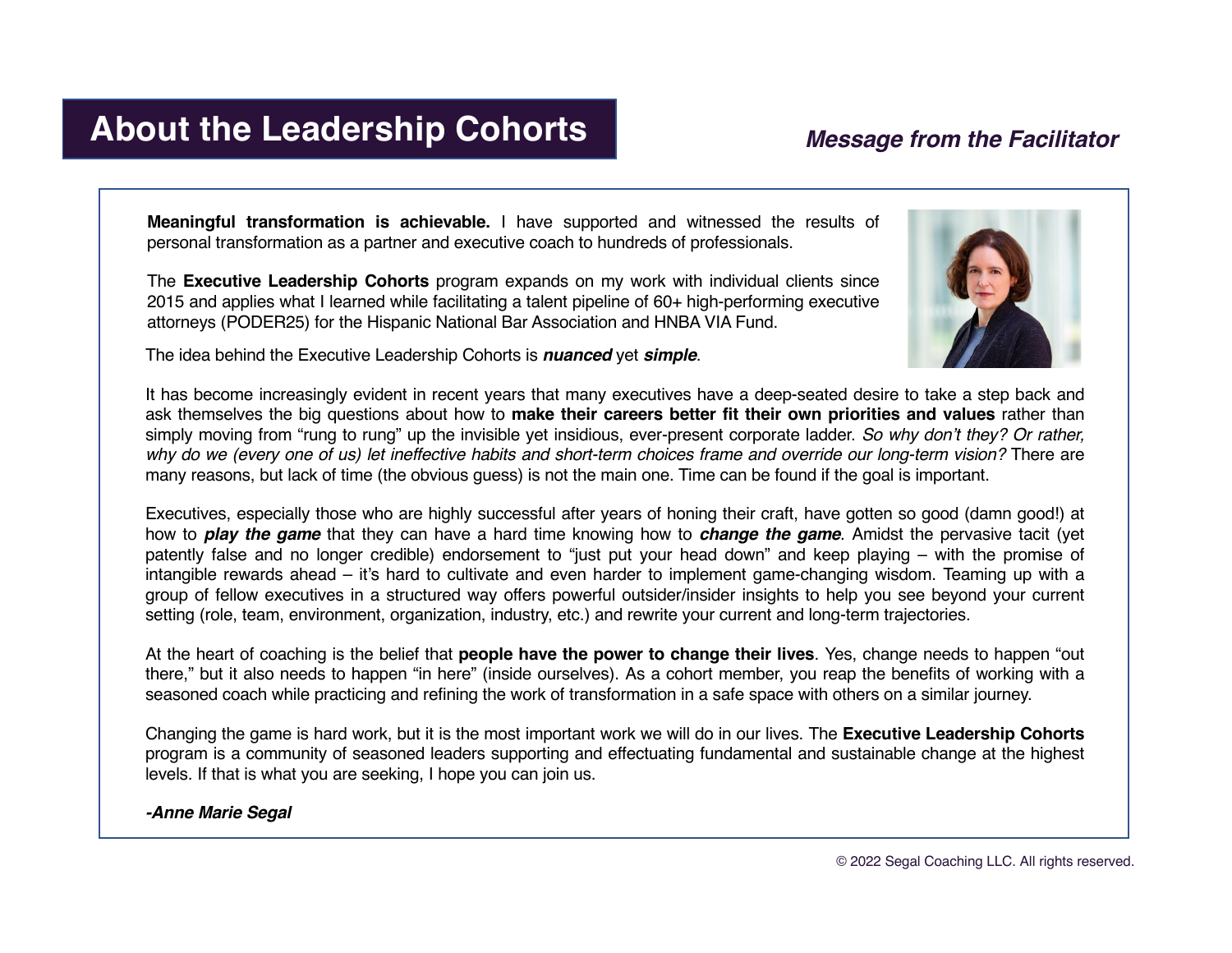### *Overview*

### **Executive Leadership Cohorts**

The **Executive Leadership Cohorts (2022-2023)** program of Segal Coaching LLC comprises **two distinct cohorts** of up to 25 executives in total.

> *Senior Leadership Cohort (Senior Exec or SL):* Two groups of up to 5 members each (up to 10 in total).

*Executive Cohort (Exec or EC):* Two groups of up to 7-8 members each (up to 15 in total).

Significantly accelerate your professional advancement without compromising your health or sanity.

Achieve meaningful, sustainable transformation to align your career with your own values and priorities.

Join a community of leaders as allies who are on a similar path.

Overview of the Executive Leadership Cohorts. © 2022 Segal Coaching LLC. All rights reserved.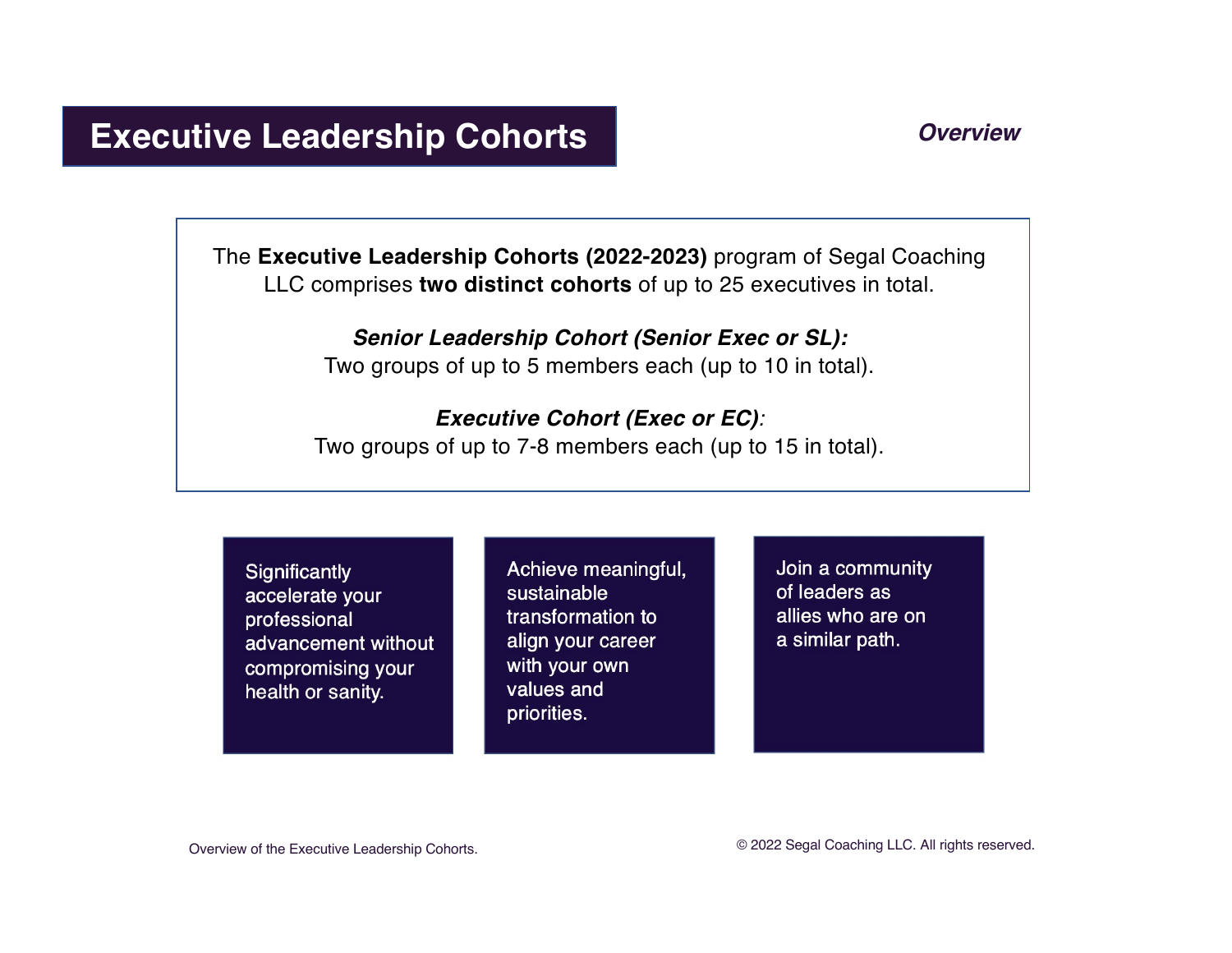The Executive Leadership Cohorts are designed to **facilitate and accelerate your trajectory** by fostering two **key indicators of effective leadership:**

- *(1) A heightened ability to move beyond "how it's always been done" with an informed, innovative and high-level (macro) view*
- *(2) The confidence to lead with momentum and make things happen*

The program includes group and individual coaching while providing a forum for feedback, support from and meaningful bonds with a diverse group of fellow executives. Your macro view will evolve as you build relationships across organizations, geographies, industries and approaches, and the individual coaching will support this development. The bonds you make over the six months you are a Cohort member can continue well beyond the initial program and serve the basis for a new "personal board of advisors" to help you weather challenges and leverage opportunities.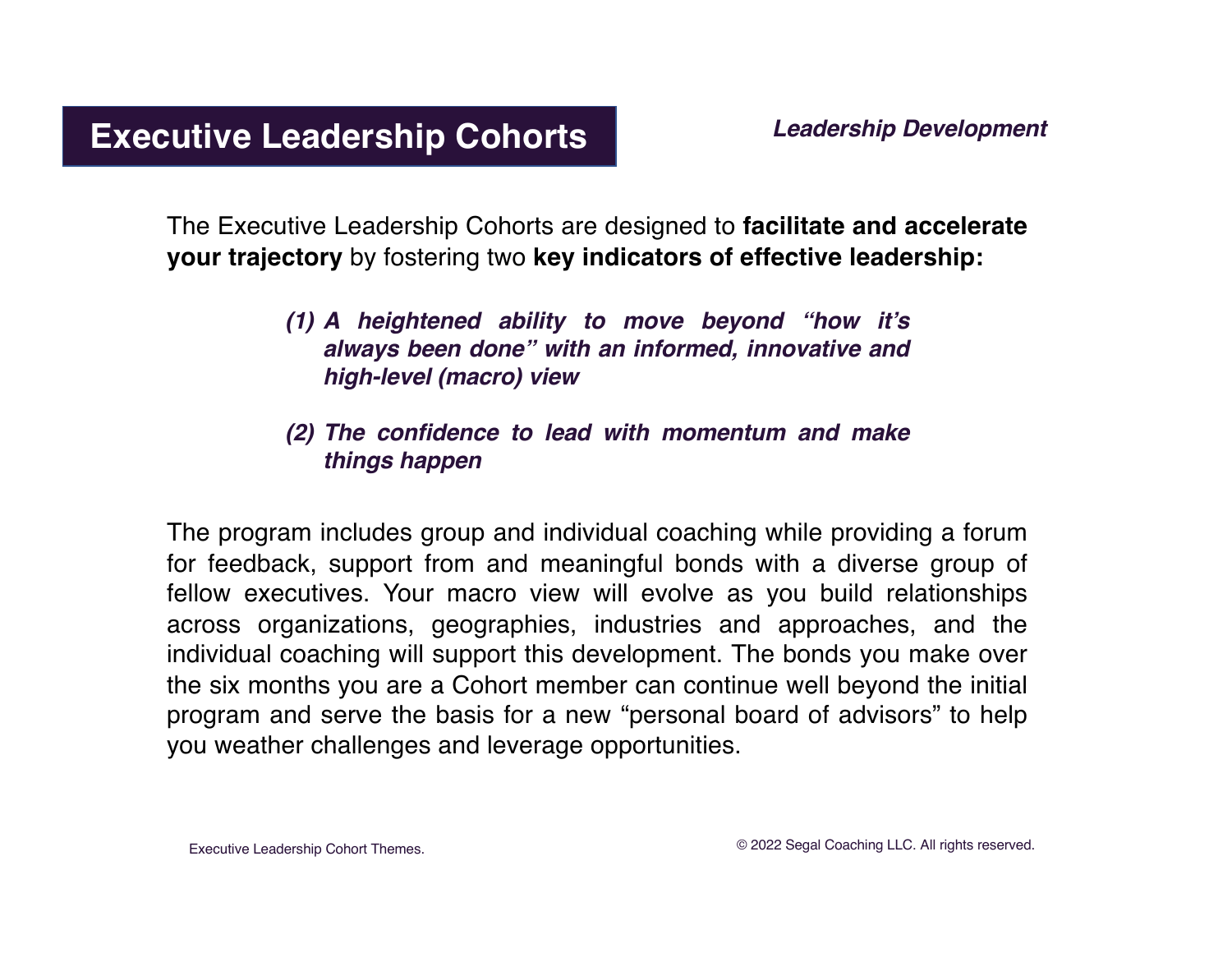### *Cohort Themes*

### **Executive Leadership Cohorts**

### *Executive Presence • Strategy & Execution • Assertiveness & Influence Professional Networking • Personal Branding*

This program is centered around **five themes**.

Your development in each of these areas translates across and informs the others.

- You will have greater opportunities for far-reaching and significant **influence** as you refine your **strategic** focus and enhance your track record of effective **execution**.
- mentors and/or other relevant stakeholders. • Your heightened **effectiveness** will build credibility among your board of directors (or equivalent), leadership team, direct and indirect reports, shareholders, investors, sponsors,
- authentic as your confidence increases, which will free up more energy and attention for your top professional and personal **priorities**. comparation that the their health or sanity, the santten or sanity, the santten or sanity,  $\frac{1}{2}$ • An **assertive** (but not aggressive) **executive presence** will feel more attainable and
- You will have a more receptive audience as you pivot your **personal brand** to match your internal and external changes across each of these other areas.
- **•** Deepening your **professional network** will increase your **confidence**, knowledge, access, **influence** and authority to support and accelerate your long-term vision and goals.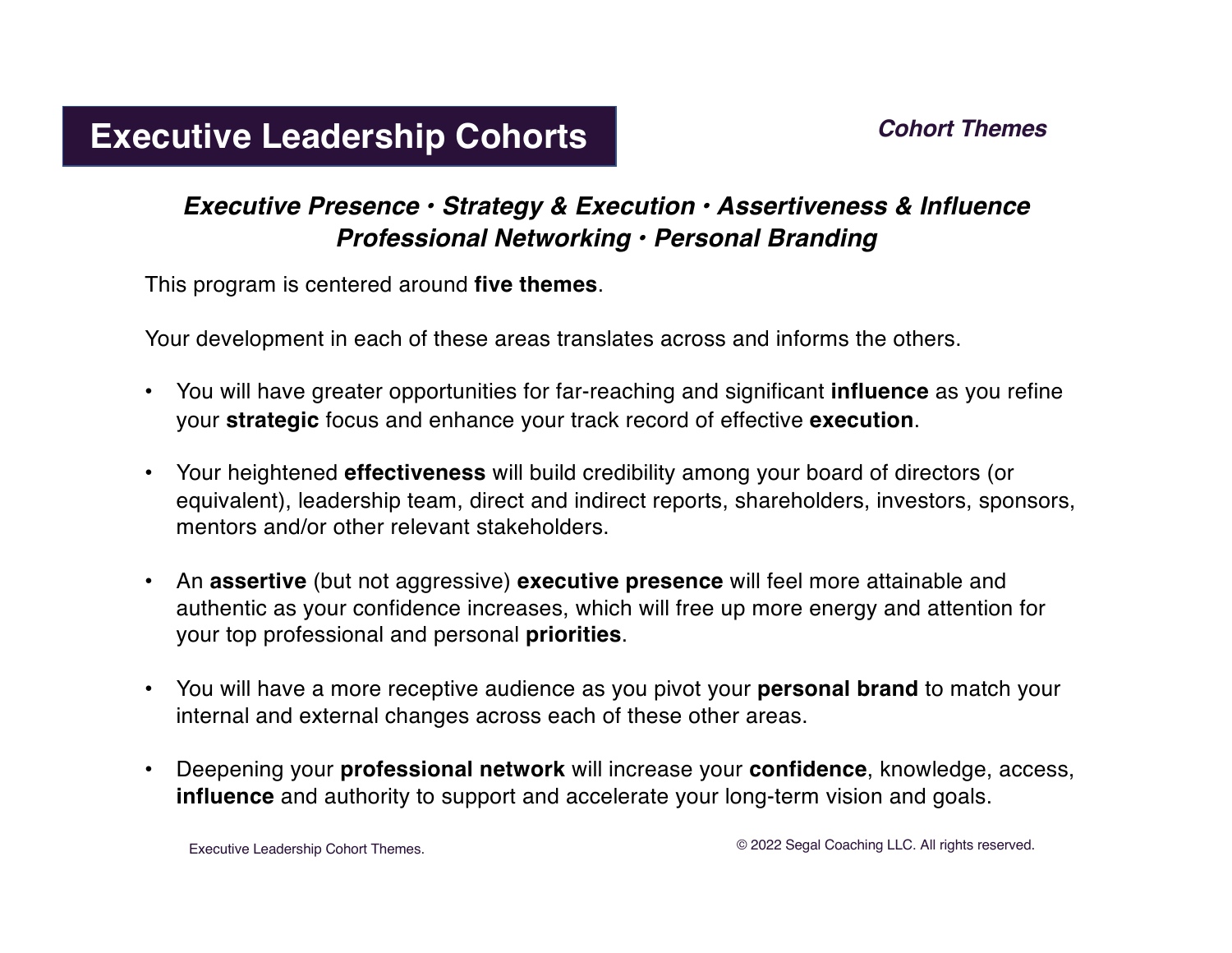## **Senior Executive Cohort** *Senior Executives*



**Leadership:** SL members will have held a team leadership position with high organizational impact for 5-10+ years. They also may hold a C-Suite, EVP or SVP role (although these titles vary across organizations).

**Experience:** SL members will generally have career experience of 18- 25+ years and an advanced professional degree (e.g., JD or MBA); or 6-10+ years following a PhD; or 30+ years.

Member Obligations

**Active Participation:** To effectuate meaningful and sustainable change, offer mutual support and ensure a robust program, members should make a good faith effort to attend and actively engage in all (or nearly all) of the sessions in this program.

**Openness to Coaching/Feedback:** As a cohort member, you grant Ms. Segal and fellow members permission to communicate openly and respectfully to support you in the program and agree to communicate in the same manner.

**Confidentiality:** Recording of sessions or sharing of confidential information discussed in this program is prohibited.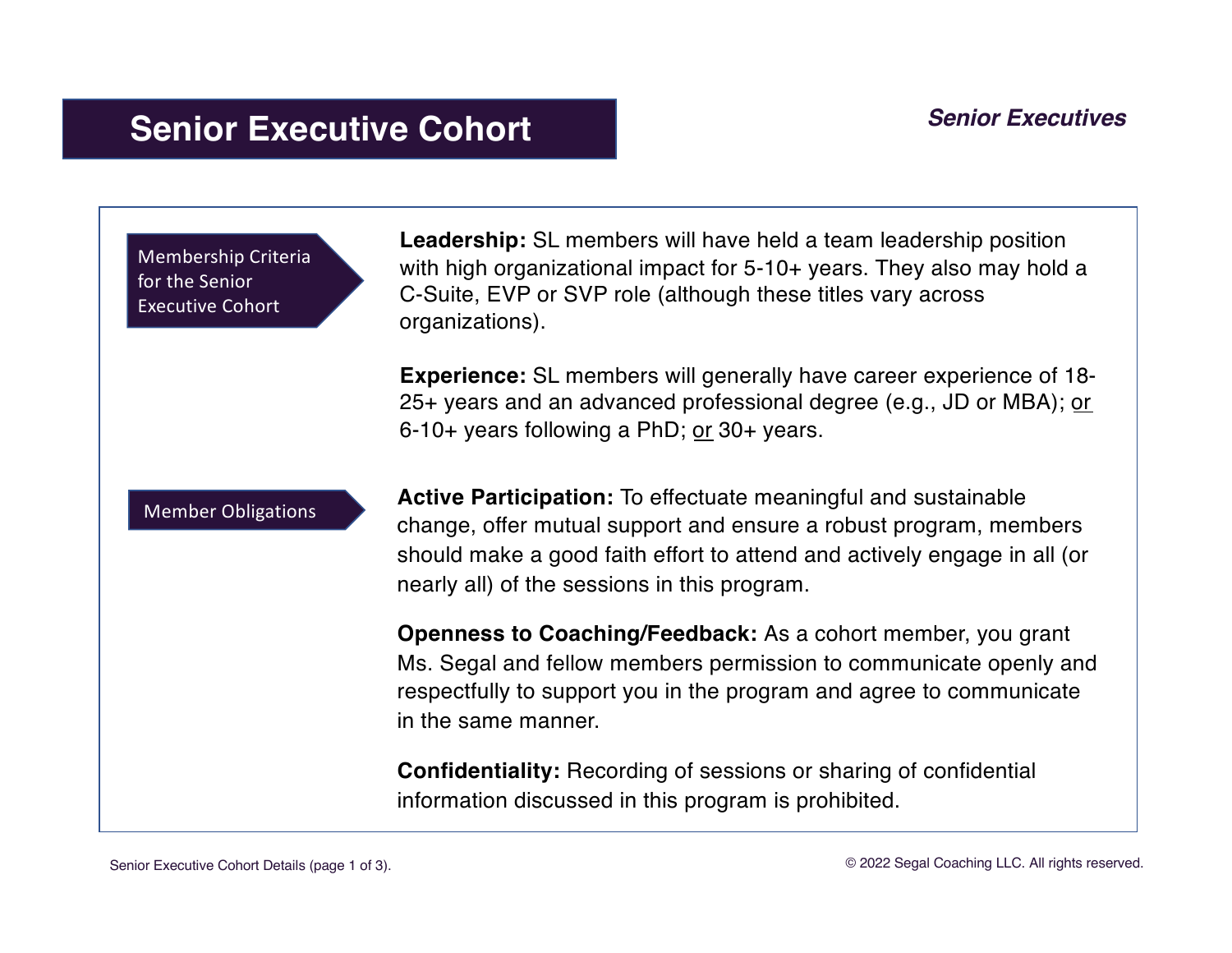# **Senior Executive Cohort** *Senior Executives*

| <b>Cohort Group Sessions</b> | Five cohort discussions: One-hour sessions monthly over five months.                                                                                                                                 |
|------------------------------|------------------------------------------------------------------------------------------------------------------------------------------------------------------------------------------------------|
|                              | Members should choose one day (Tuesday or Thursday) as their<br>primary meeting day but may attend one session during the program on<br>the alternate day to avoid conflicts with other obligations. |
|                              | Tuesday group:<br>9/13, 10/4 and 11/15 (2022); 1/10 and 2/7 (2023)<br>1:00-2:00 pm ET / 12:00-1:00 pm CT / 10:00-11:00 am PT                                                                         |
|                              | Thursday group:<br>9/8, 10/6 and 11/10 (2022); 1/12 and 2/9 (2023)<br>11:30 am-12:30 pm ET / 10:30-11:30 am CT / 8:30-9:30 am PT                                                                     |
| <b>Other Sessions</b>        | <b>Five small-group sessions:</b> One-hour sessions monthly over five<br>months, led by and scheduled directly among the small-group members.                                                        |
|                              | <b>Optional:</b> Early December "mixer" – open to both cohorts and members<br>of SC's Confidence Coaching Cohort (2022). Details TBA.                                                                |
| <b>Individual Coaching</b>   | <b>Two individual coaching sessions:</b> Two 45-minute sessions with Ms.<br>Segal, to be scheduled in Fall 2022 and Winter 2023, respectively.                                                       |

Senior Executive Cohort Details (page 2 of 3).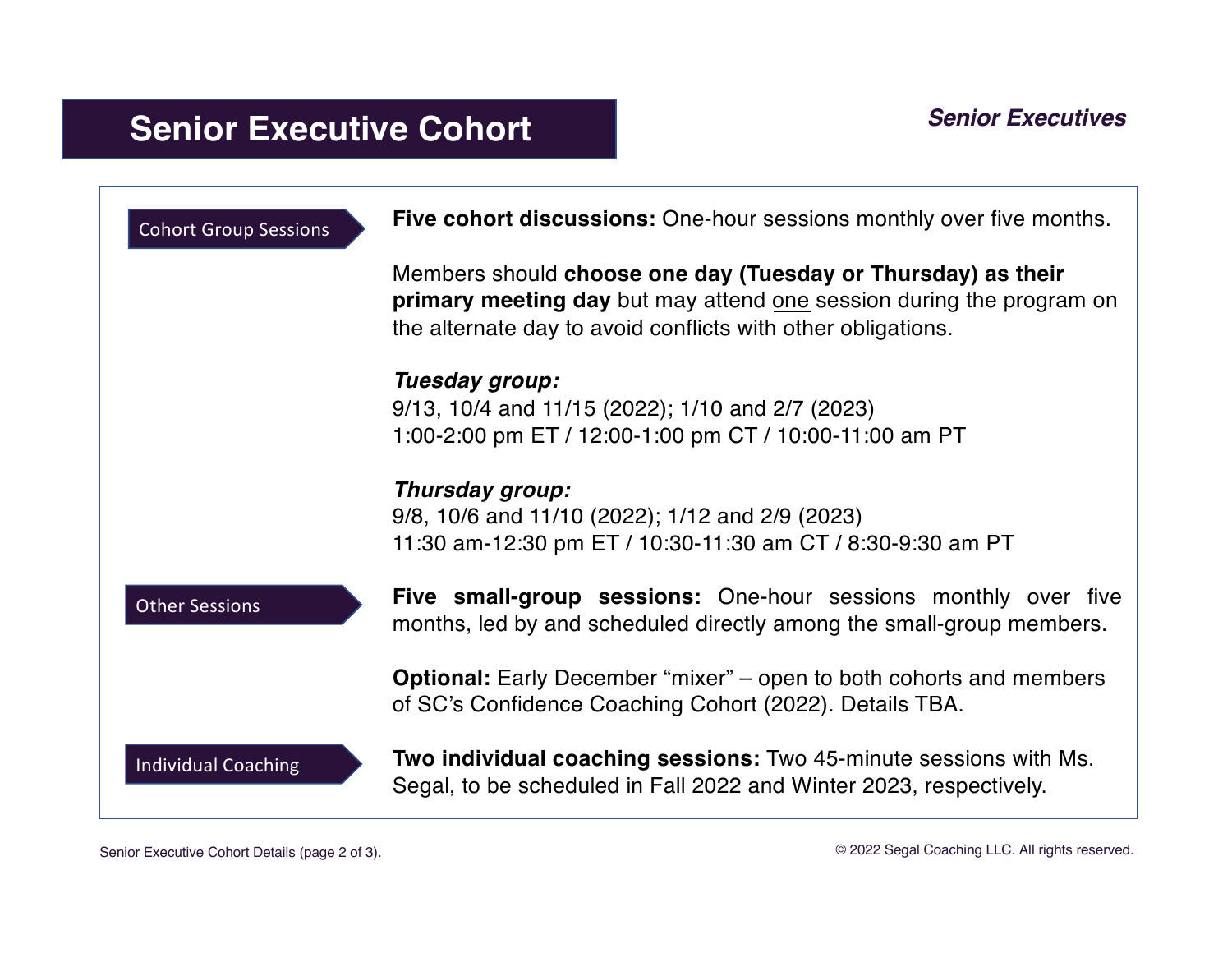## **Senior Executive Cohort** *Senior Executives*

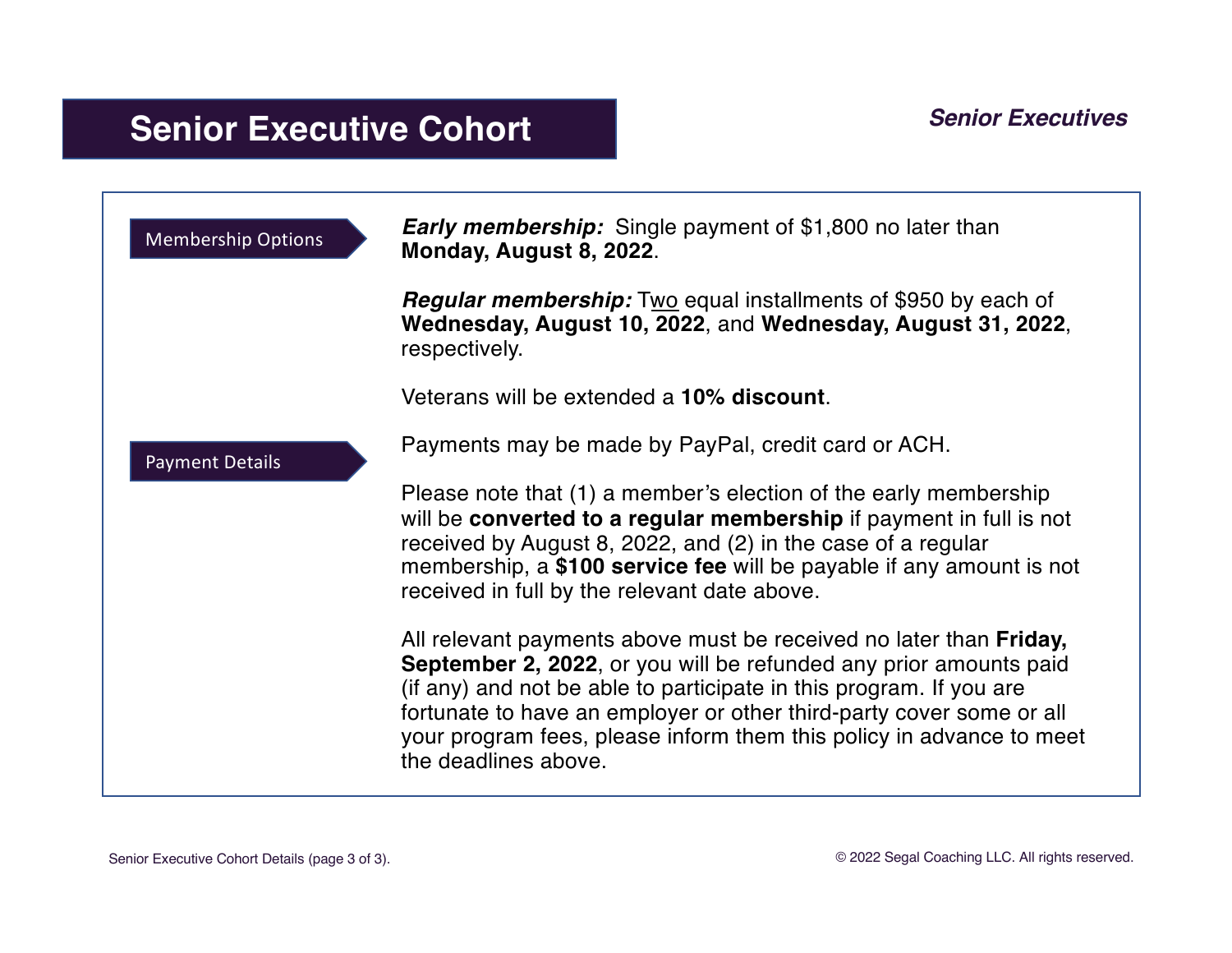## **Executive Cohort** *Executives*

Membership Criteria for the Executive Cohort

**Leadership:** EC members hold significant leadership roles, make a meaningful impact on key organizational objectives and interact with members of senior management and/or the board, investors or other relevant stakeholders on a regular basis.

**Experience:** EC members will generally have career experience of 10- 20+ years and an advanced professional degree (e.g., JD or MBA); or 4-6+ years following a PhD; or 25+ years.

Member Obligations

**Active Participation:** To effectuate meaningful and sustainable change, offer mutual support and ensure a robust program, members should make a good faith effort to attend and actively engage in all (or nearly all) of the sessions in this program.

**Openness to Coaching/Feedback:** As a cohort member, you grant Ms. Segal and your fellow members permission to communicate openly and respectfully to support you in the program and agree to communicate in the same manner.

**Confidentiality:** Recording of sessions or sharing of confidential information discussed in this program is prohibited.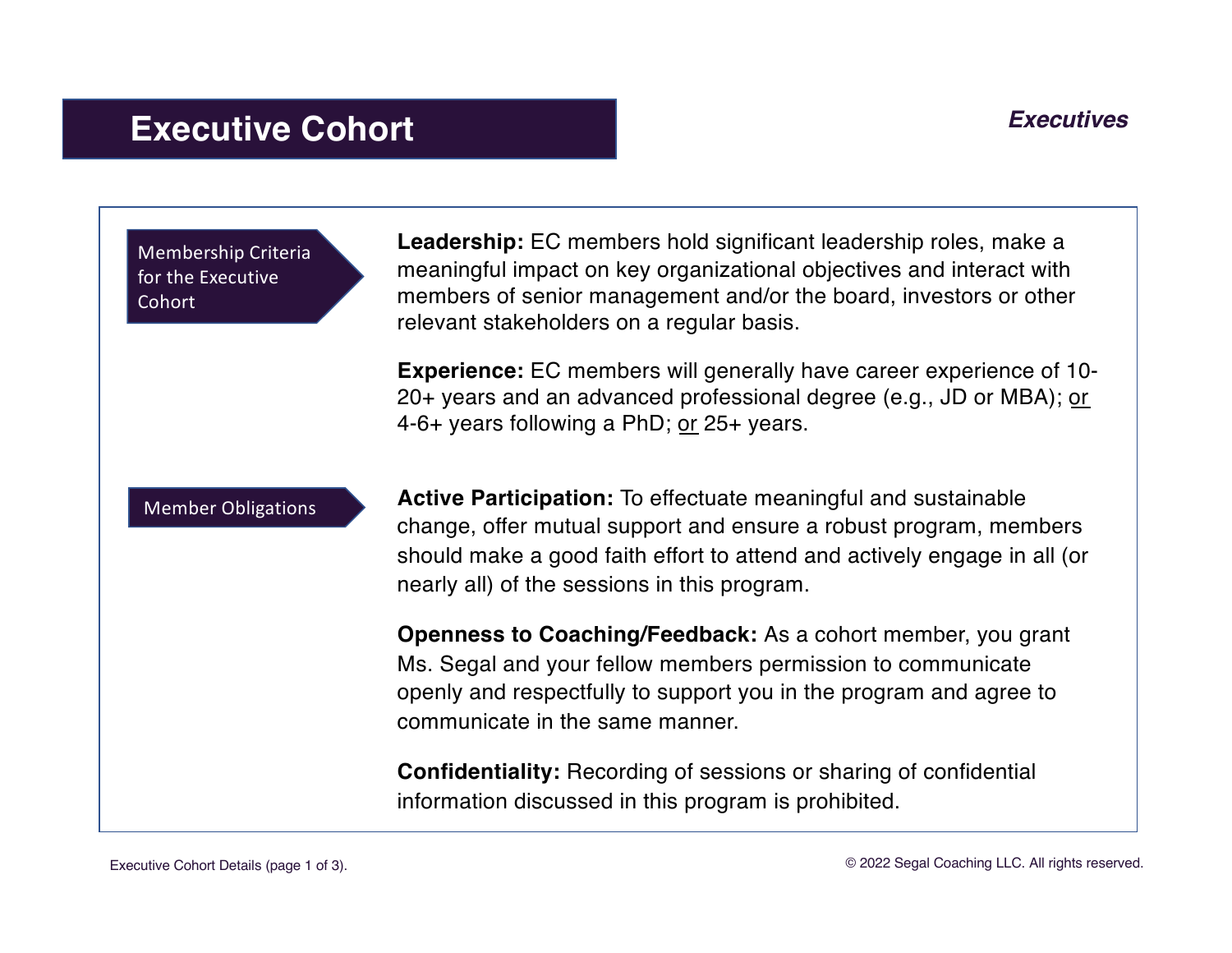# **Executive Cohort** *Executives*

| <b>Cohort Group Sessions</b> | <b>Five cohort discussions:</b> One-hour sessions monthly over five months.                                                                                                                          |
|------------------------------|------------------------------------------------------------------------------------------------------------------------------------------------------------------------------------------------------|
|                              | Members should choose one day (Tuesday or Thursday) as their<br>primary meeting day but may attend one session during the program on<br>the alternate day to avoid conflicts with other obligations. |
|                              | Tuesday group:<br>9/13, 10/4 and 11/15 (2022); 1/10 and 2/7 (2023)<br>11:30 am-12:30 pm ET / 10:30-11:30 am CT / 8:30-9:30 am PT                                                                     |
|                              | Thursday group:<br>9/8, 10/6 and 11/10 (2022); 1/12 and 2/9 (2023)<br>1:00-2:00 pm ET / 12:00-1:00 pm CT / 10:00-11:00 am PT                                                                         |
| <b>Other Sessions</b>        | <b>Five small-group sessions:</b> One-hour sessions monthly over five<br>months, led by and scheduled directly among the small-group members.                                                        |
|                              | <b>Optional:</b> Early December "mixer" – open to both cohorts and members<br>of SC's Confidence Coaching Cohort (2022). Details TBA.                                                                |
| <b>Individual Coaching</b>   | <b>Two individual coaching sessions:</b> Two 45-minute sessions with Ms.<br>Segal, to be scheduled in Fall 2022 and Winter 2023, respectively.                                                       |

Executive Cohort Details (page 2 of 3).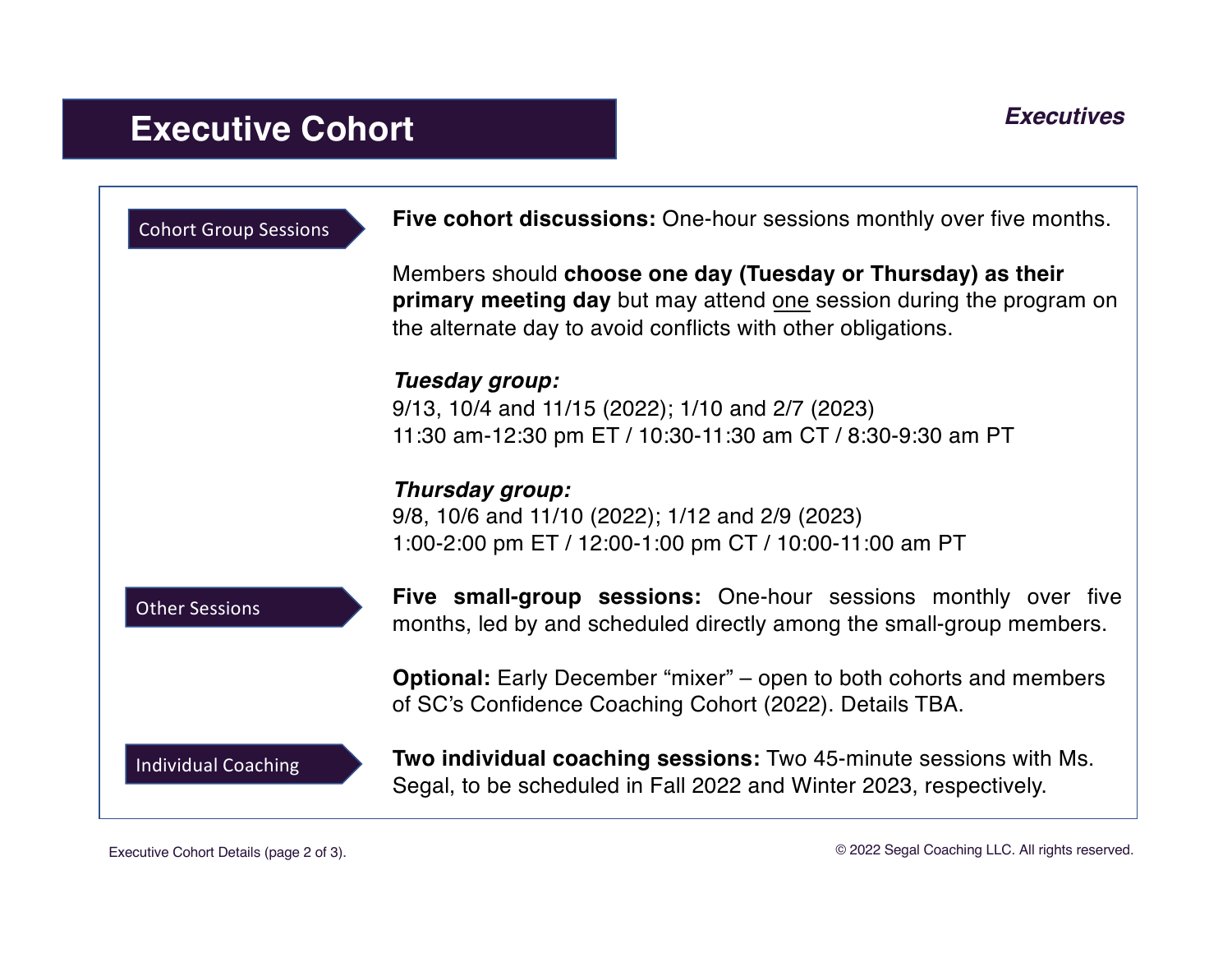## **Executive Cohort** *Executives*